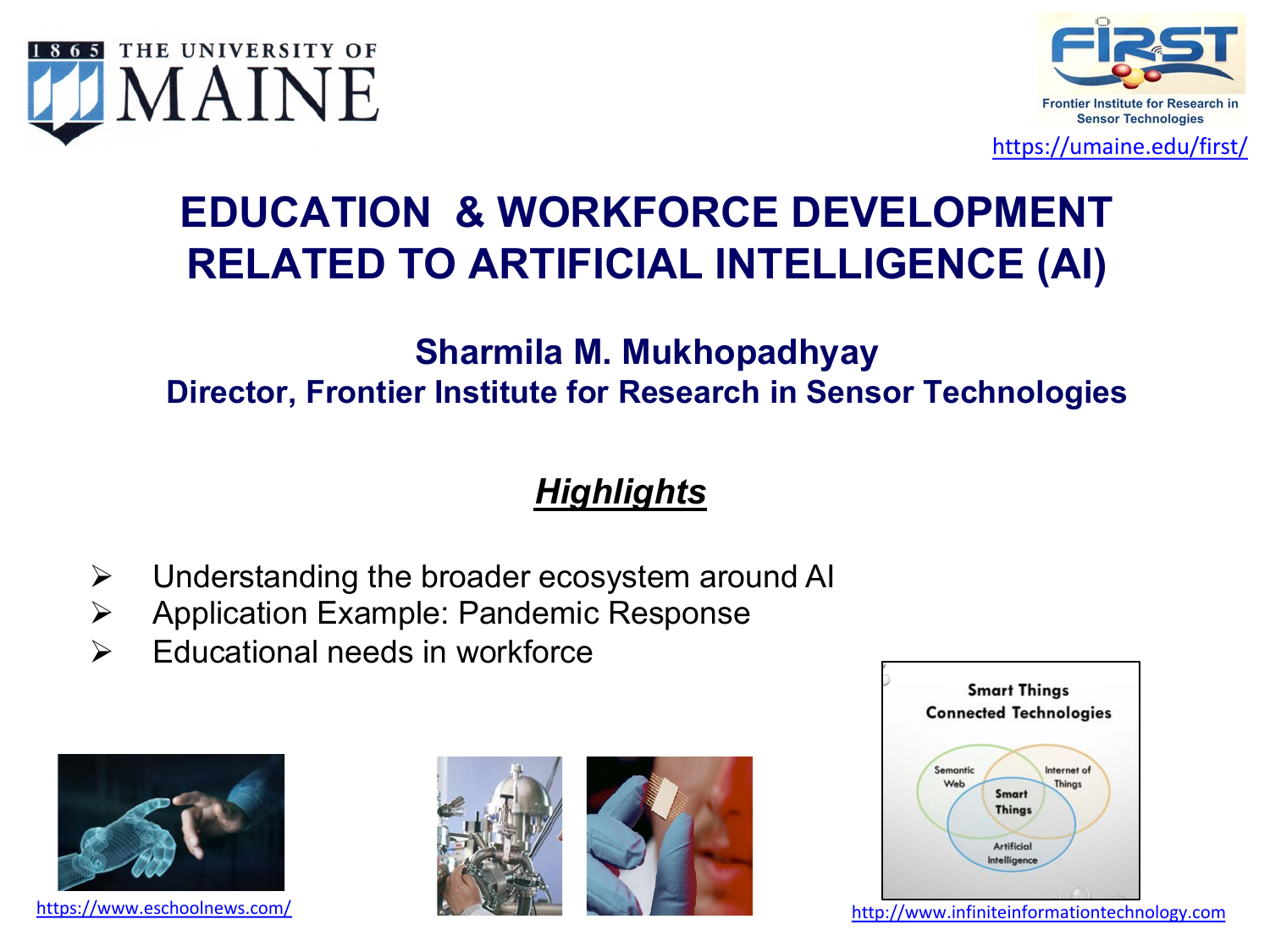



## **BROADER AI ECOSYSTEM**

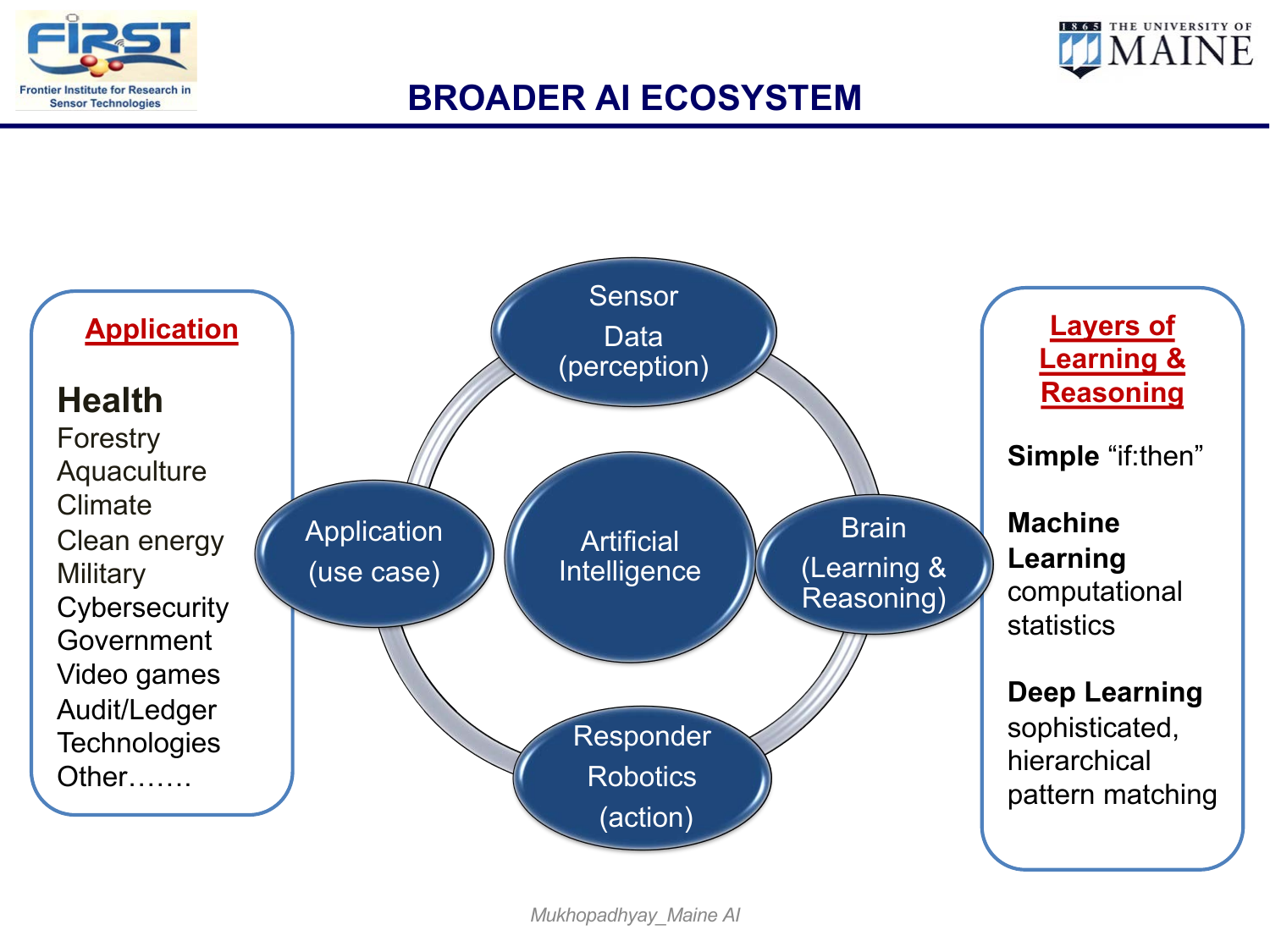



# **APPLICATION EXAMPLE: AI- ENABLED PANDEMIC RESPONSE**

- *Testing (Link tests to big data real time)*
	- o **Biosensors for Virus detection**
	- o **Sensors for Antibody detection**
	- o **Devices for sample collection**

### • *Drugs & Equipment (Select and scale-up with AI help)*

- o **Reusable antiviral PPE**
- o Vaccines
- o Drugs

# • *Contact Tracing, Supply Chain (Leverage existing AI)*

o Hot-spots and Contacts

*Mukhopadhyay\_Maine AI*

- o Hospitals & Workers
- o Supply chain: Equipment & PPE